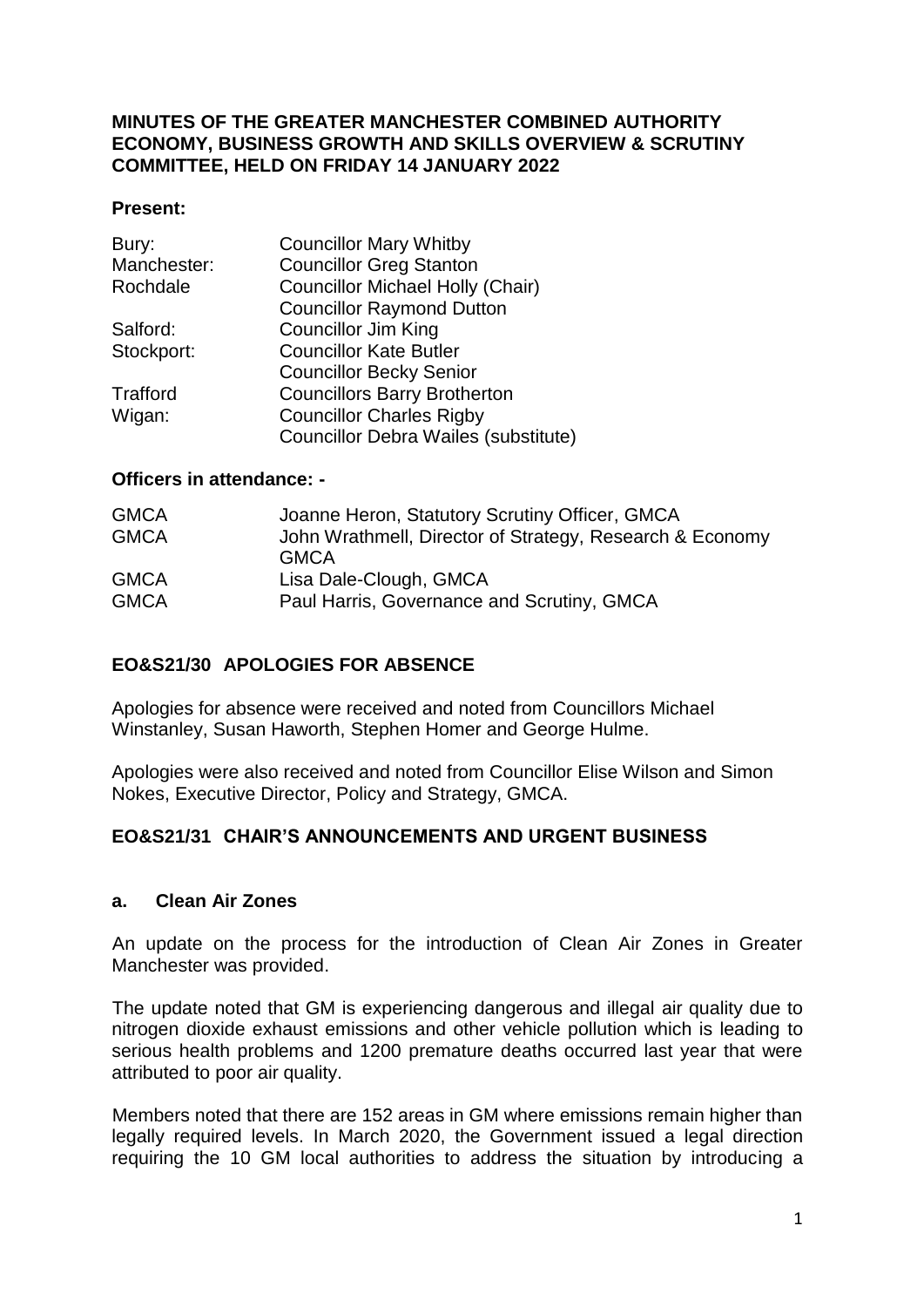category C charging Clean Air Zone for commercial vehicles that do not meet the prescribed national standard for vehicle emissions by 2024 at the latest.

In response to this direction, a Clean Air Plan was developed by the 10 local authorities. In addition, consideration was also given to the economic impact of the CAZ requirements for businesses operating locally, particularly the ability of owners of non-compliant vehicles to change to compliant vehicles.

The mechanisms to support businesses through the transition, including the retrofitting and upgrades to existing commercial vehicles, were explained. Members noted that there continue to be some supply chain issues and inflation of the cost of vehicles, which have impacted upon the vehicle upgrade process.

For this reason, the Greater Manchester Air Quality Administration Committee will therefore be recommended to seek approval from the Secretary of State requesting to pause opening of phase two Clean Air Funds at the end of January 2022, to enable an urgent and fundamental joint policy review with government to identify how a revised policy can be agreed to deal with the supply issues and local businesses' ability to comply with the Greater Manchester Clean Air Plan. The Committee will also be asked to confirm that preparations to launch the first phase of the Clean Air Zone charging from May 2022 – buses, Heavy Goods Vehicles and non-Greater Manchester taxi and private hire vehicles - will continue.

Members raised the following points:-

- The most recent updates on the Clean Air Zone will be provided for Members following the meeting.
- A Member suggested if the Secretary of State did not implement this policy then there is potential for a legal challenge by environmental groups.
- A Member enquired if there was a process to check or understand how air quality measurements that have informed the CAZ requirements are calculated. In response, officers undertook to share details of the matrix for the calculation of the CAZ requirements.
- Members noted that the public health messaging in relation to the introduction of CAZ was important and is getting lost in the discussions around local economy.
- A Member noted that poor air quality has impacted upon the health of lots of GM residents with a consequential cost to the NHS.
- A Member highlighted some ambiguity with the integrated, online maps.
- A Member noted that the requirement for CAZ is a government directive and not a GMCA or local district initiative. The improved health benefits of removing the most polluting vehicles from the road network was welcomed, but there is a need for the government to provide appropriate funding to support businesses and residents in order for them to comply.
- A Member suggested that people continue to use private forms of transport because GM's public transport system requires improvements. The member suggested that if the level of transport subsidy for GM matched that of London then GM would quickly move to developing a world class integrated transport system. The Member explained that the CAZ is a GM wide requirement and should be adopted as such. Representations on the feelings of local residents in relation to CAZ should also be made to Government.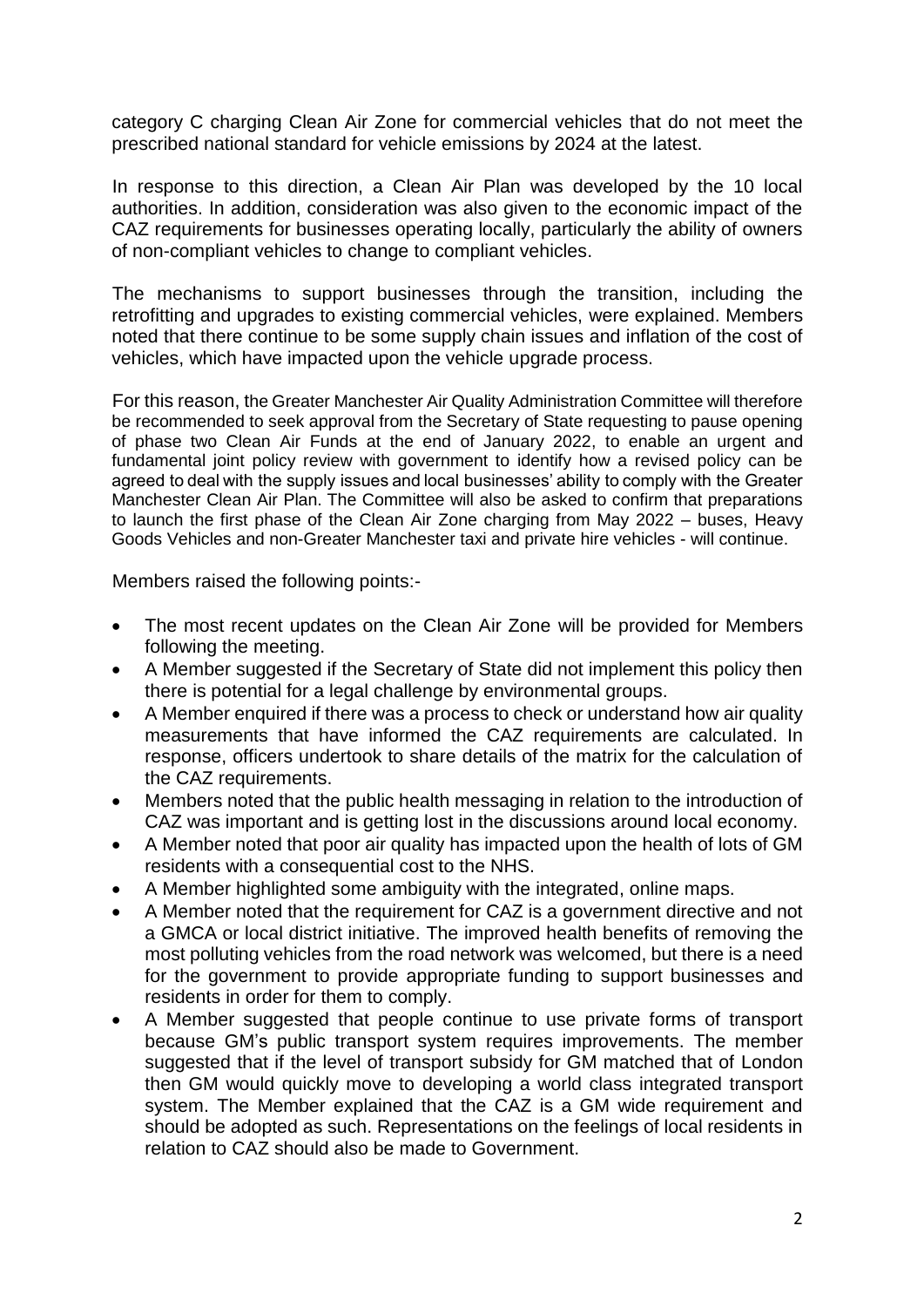A Member suggested that Clean Air Zone discussions will continue when the GM Mayor is in attendance at the next meeting.

## **RESOLVED/-**

- 1. That the update be received with thanks and noted.
- 2. That a briefing note be shared with Members.

#### **EO&S21/32 MINUTES OF THE MEETING HELD ON 10th DECEMBER 2021**

The Minutes of the previous meeting of the Committee, held on 10<sup>th</sup> December 2021 were submitted for approval as a correct record.

A Member suggested that in respect of the Greater Manchester Strategy Refresh item (Minute EO&S21/22 refers), within the points made in the discussion on low carbon properties, the penultimate line in this bullet point should read "…a date of 2028 will seek for all new properties to be zero carbon. This policy proposal will be submitted to the Secretary of State in early 2022".

## **RESOLVED/-**

That the minutes of the Economy, Business Growth and Skills Overview and Scrutiny Committee, held on held on 10<sup>th</sup> December 2021, be approved as a correct record, subject to the inclusion of the amendment set out in the preamble above.

## **EO&S21/33 GREATER MANCHESTER LOCAL INDUSTRIAL STRATEGY**

Members received a report which provided an update on the GM Local Industrial Strategy, which reminded Members that on 13<sup>th</sup> June 2019, the Greater Manchester Local Industrial Strategy was jointly launched with Government. The report explained that since then, work has been underway to implement the strategy via a phase 1 Implementation Plan, and to establish delivery structures including an overarching Programme Delivery Executive.

The report provided a further update on implementation following the report to the 5 February 2021 meeting of the Committee and emphasised key highlights from 2021, as well as introducing the changing context for delivery of the strategy, including the COVID-19 pandemic and EU-Exit.

Members noted that the Greater Manchester Local Industrial Strategy is one of the country's first modern local industrial strategies. The ambitious strategy is designed to deliver an economy fit for the future, with prosperous communities across the city-region and radically increased productivity and earning power.

The LIS aims to create a highly productive, more inclusive and prosperous city region for all residents, with:

• A plan for communities across all of GM to thrive and prosper.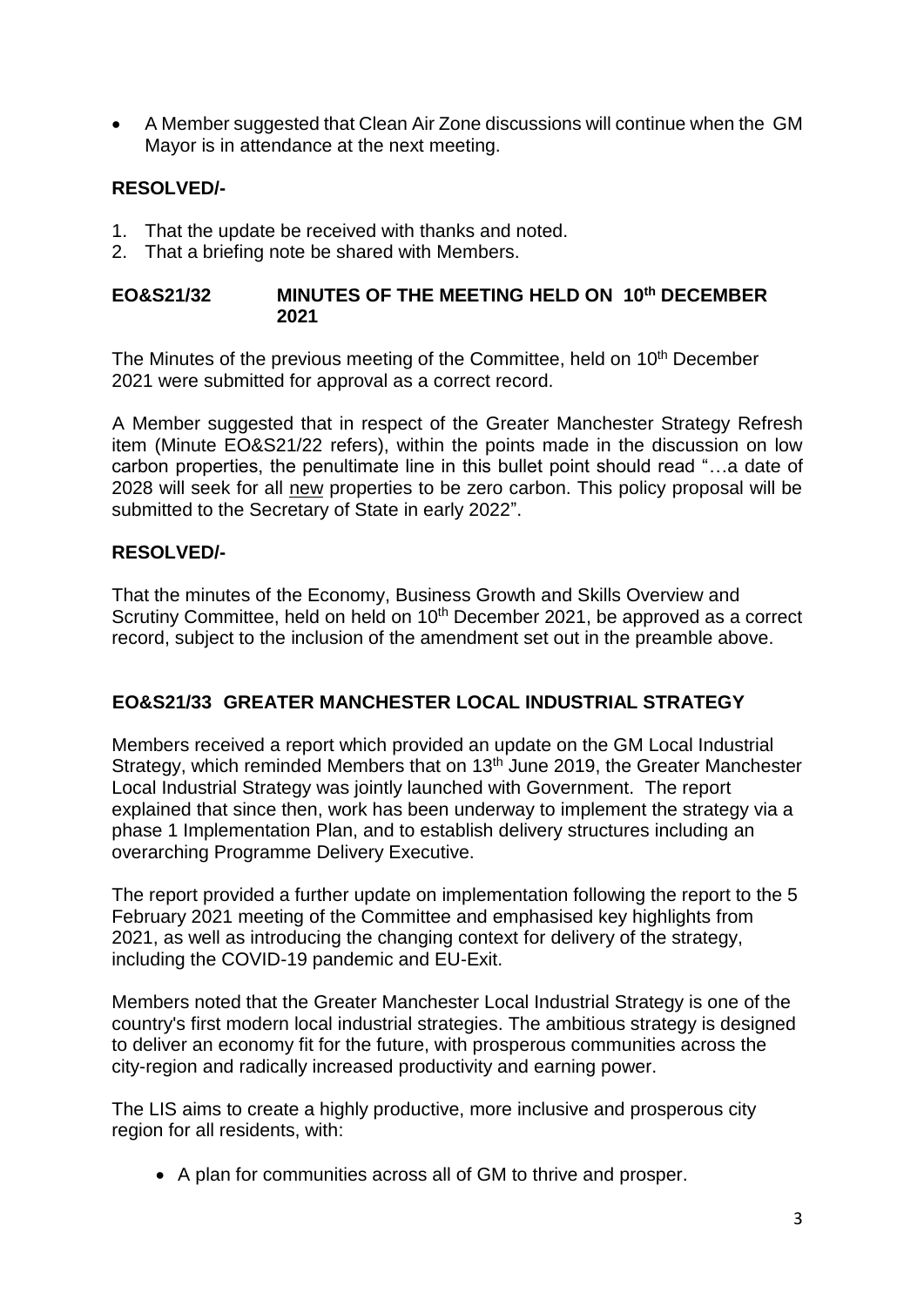- Good jobs across the city region backed up by the right infrastructure, skills and networks.
- Supporting everyone to reach their full potential, giving people hope and optimism for the future, leaving nobody behind.
- Driving innovation and productivity in both our frontier and foundational sectors.

A presentation was also provided with an overview of the national industrial strategy white paper and the development of a GM local Industrial Strategy, the key findings of and recommendation of the Independent Prosperity Review and GM's response, and the impact of Brexit and Covid-19.

Members raised the following points:-

- A Member highlighted that once the LIS was originally developed, the main risk for consideration was Brexit. Since this point there has been the pandemic, geopolitical changes in respect of China, Russia and Iran, inflation, and energy prices.
- In terms of energy supplies, a Member enquired if there were any sectors that have been impacted by the significant increase in energy supplies, In response, it was noted that this matter has been considered by Economic Resilience Group which has identified issues across all sectors. Industries such a steel fabrication face energy cost increases and are in discussion with Government around support. In addition, it was noted the hospitality and leisure businesses are also impacted by energy cost increases as they still need to heat and light their premises at a time where there is limited custom.
- A Member noted the issues with some of the larger UK based retailers being unable to satisfy public demand for some goods, particularly with the significant costs of shipping, and asked if this was an opportunity to re-set and review the Greater Manchester manufacturing base. In response, it was noted that matters such as the rise in energy costs, shipping and logistics, the commitment to carbon reduction and the UK's exit from the European Union may encourage some discussions on re-shoring for some UK manufacturing supply chains. It was also noted that the larger UK manufactures tend to be part of global manufacturing supply chains. There are some industries within the city region, such as textiles, that are future focused and are looking to develop local, regional and British partnerships.
- A Member noted that 1 in 10 people in GM have no qualifications and enquired on the demographic of this group. In response it was noted that an update will be provided at the next meeting of the Committee.
- In respect of the Energy Innovation Agency, a Member asked how proactive this organization is. In response, it was noted that a set of recommendation have been developed and they are looking to bring Small Medium size enterprises (SME) into the process,
- A Member welcomed the inclusion of childcare provision in the foundational economy.
- In respect of the recommendation of the Resilience review, a Member suggested that food security and what can be done as a city region to secure this provision. In response, it was noted that a task force has been launched to explore food security issues and develop a set of actions.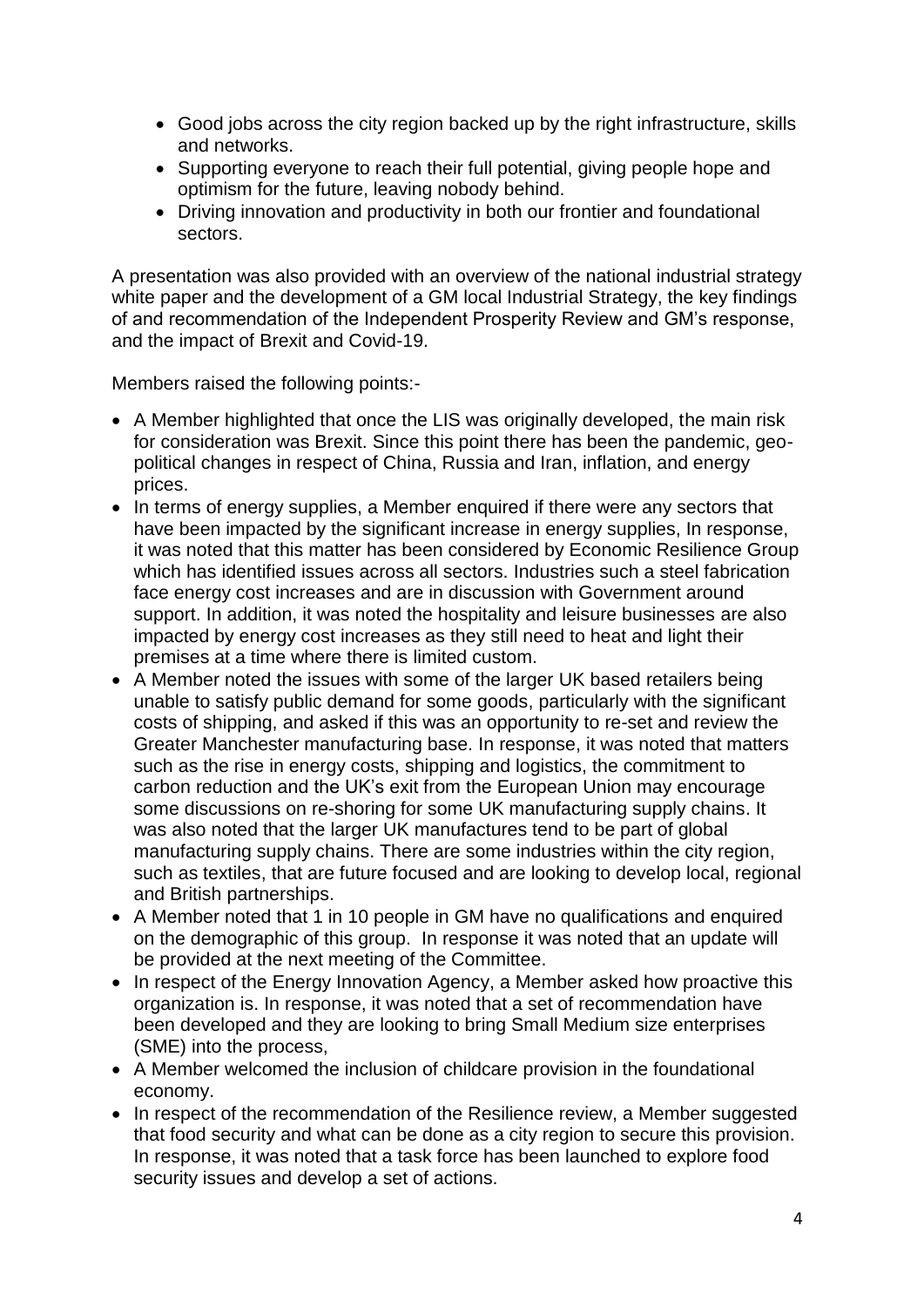- A Member highlighted the fragmented education and training across Greater Manchester and enquired how the matter of skills is to be coordinated to ensure better outcomes. In response, it was noted that GM universities have signed an agreement to work together to support GM. It is also understood that Further Education colleges are also working together for Level 3 & 4. It was suggested that an update on this matter will be brought to a future meeting of the Committee.
- In respect of SME leadership training, a Member asked if there will be a set of measures to monitor productivity impact as a result of these training programmes. In response, it was noted that an evaluation process is being developed for this Leadership and Management Programme.
- With regard to supply chains, a Member highlighted the impact on wider industry supply chains whicha delay in the supply of microchips has had. The Member suggested that local manufacturing of such technology should be explored. In response, it was noted that some manufacturers are increasing their inventories in order to support supply chain.
- Following an enquiry from a Member, officers explained that the SME Energy Innovation Validation tool has been developed to help standardize products so that they meet industry energy standards.
- In respect of the SME Leadership Programme and following an enquiry from a Member around the proposed take up of this offer, officers noted that this programme has been developed following research on the training needs of businesses. The programme is due to launch in the upcoming months and it was suggested that some market research with business would be beneficial. The Growth Company and Business schools are involved in this process and have a large database of companies to engage with and understand demand.
- A Member welcomed the work taking place on skills. The member highlighted the need to engage with younger people to address training needs.
- A Member noted the importance of community wealth building and local sourcing. In response, it was noted that one of the findings of the independent inequalities commission was to develop a community wealth building hub to support new social enterprises, which is in development currently. An update to this will be brought to a future meeting.
- A Member noted that the report identified that the GM productivity was behind both the US and German economies and if there was anything from these two diverse economies that can be learnt. In response, it was noted that the recent Prosperity Review looked at the difference of local firms and the overarching skills and health base of the local population, the propensity of firms to export and the general leadership ability.
- In welcoming the presentation, a Member sought further information on what is being done to address digital skills pipelines. In response, it was noted that the digital skills provision has been supported for the skills for growth fund. Details on this will be provided at a future meeting of the Committee as part of the education and Skills update.
- In response to an enquiry from a Member regarding unemployment claimants, it was noted the demographic of claimants has changed throughout the pandemic. Currently men aged over 40 seem to be most affected. A monthly breakdown of the Office of National Statistics on claimant information will be shared to committee members.